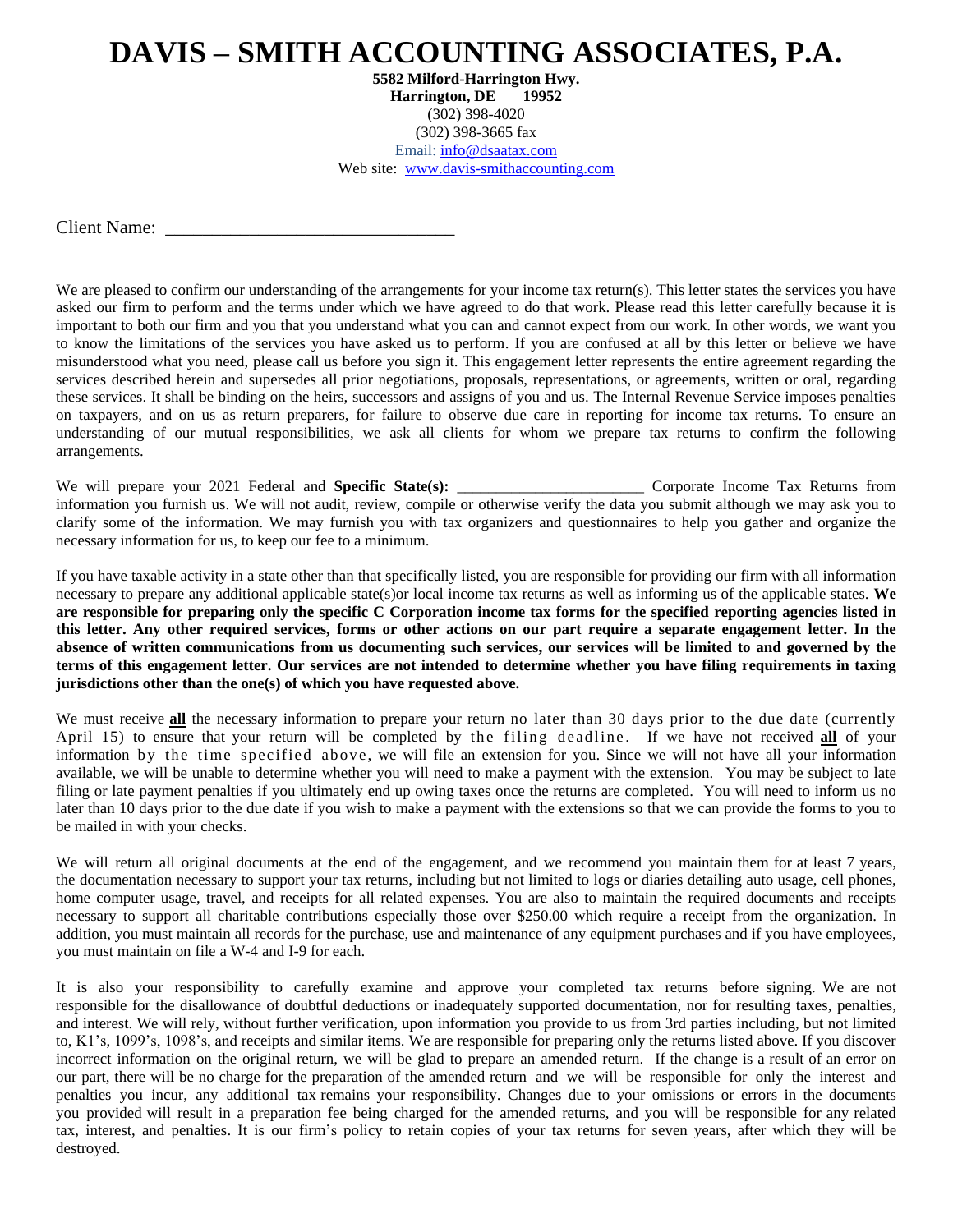For tax years beginning in 2000, the IRS has provided that an individual taxpayer and his or her spouse, if applicable, may authorize the IRS to discuss the taxpayer's tax return with the CPA who signed the taxpayer's return as the return preparer. The authorization is granted by checking the "yes" box in the signature area of the tax return. By checking the "yes" box, you are granting the IRS permission to contact our firm with questions that may arise during the processing of your return. You would also be granting our firm the permission to (1) provide the IRS with any information that may be missing from your return, (2) call the IRS to inquire on the processing of your return or on the status of your refund, and (3) respond to any IRS notices that you have provided to our firm relating to mathematical errors, offsets, and return preparation. Once elected, the authorization cannot be revoked. The authorization is valid for one year after the due date for filing the tax return. Since our firm does not receive copies of the IRS notices regarding this tax return, we will be providing Form 8821 for your signature, when you pick up the completed return, which will allow the IRS to send us a copy as well.

Our fee does not include responding to inquires or examination by taxing authorities. However, we are available to represent you and our fees for such services are at our standard rates and would be covered under a separate engagement letter. You agree to immediately notify us upon the receipt of any correspondence from any agency covered by this letter. Please do not respond to or click on any links from emails purportedly from the IRS-the IRS never initiates correspondence via email and any such emails are attempts to steal your identity. Additionally, to protect your identity, we will verify your id, birthdate, and social security number when you call or visiting our office. Whether you elect to deal with an audit yourself or choose to have us assist you, PLEASE CONTACT US PRIOR TO SIGNING ANY WAIVERS OR CONSENTS RELATING TO AN AUDIT. Likewise call us before paying any assessments resulting from IRS inquiry letters, many inquiries are computer generated and just require an explanation, please let us verify any amounts the IRS claims are owed before you pay.

We will use our judgment to resolve questions in your favor where a tax law is unclear if there is a reasonable justification for doing so. Whenever we are aware that a possibly applicable tax law is unclear or that there are conflicting interpretations of the law by authorities (e.g., tax agencies and courts), we will explain the possible positions that may be taken on your return. In accordance with our professional standards, we will follow whatever position you request, if it is consistent with the codes, regulations, and interpretations that have been promulgated. If the IRS should later contest the position taken, there may be an assessment of additional tax plus interest and penalties. Currently, the IRS and state taxing agencies are aggressive in assessing penalties. We assume no liability for any such additional penalties or assessments. In the event, however, that you ask us to take a tax position that in our professional judgment will not meet the applicable laws and standards as promulgated, we reserve the right to stop work and shall not be liable to you for any damages that occur because of ceasing to render services.

Please be aware of the following:

- 1. When a self-employed taxpayer reduces taxable income there is also a reduction in earned income reported to the Social Security Administration, which could reduce current and future benefits for the taxpayer and his or her dependents. You acknowledge and agree to the current tax reduction and the potential negative effects on future social security benefits for you, your spouse and any dependents.
- 2. From time- t o t i m e various lenders may request that we sign, for you, some verification of income, employment, or tax filing status. Because we were engaged only to prepare your income tax return, without examination, review, audit or verification, our insurance carriers, as well as the state board of accountancy, prohibit us from signing any such document and we suggest that you have them send IRS Form 4506 to the IRS to obtain such verification.
- 3. The Affordable Care Act has added various new health insurance mandates, penalties and credits beginning in 2015. You acknowledge and agree that we will rely solely on information provided by you to us for the specific returns discussed above for the purpose of preparing this year's tax return and estimated tax payments for 2021. We have been retained only to prepare your tax returns for the above authorities and periods and have provided no advice regarding your eligibility for any credits, estimates of any payments or estimates of any penalties, all of which require a separate written engagement letter for those purposes.
- 4. Professional standards require us to electronically file all federal and state individual income tax returns ("e-filing"). However, you do have the right to "opt out" of the e-filing program. Please notify our firm immediately should you desire not to have your return e-filed so that we may provide you with the form(s) necessary for opting out of the e-file program. Please note that unless you notify us of your desire to not e-file your return, we will prepare your return to be e-filed.

Although e-filing requires both you and our firm to complete additional steps, the same filing deadlines will apply. You must therefore ensure that you complete the additional requirements well before the due dates for our firm to be able to timely transmit your return. We will provide you with a copy of the income tax returns for your review prior to electronic transmission. After you have reviewed the returns, you must provide us with a signed authorization indicating that you have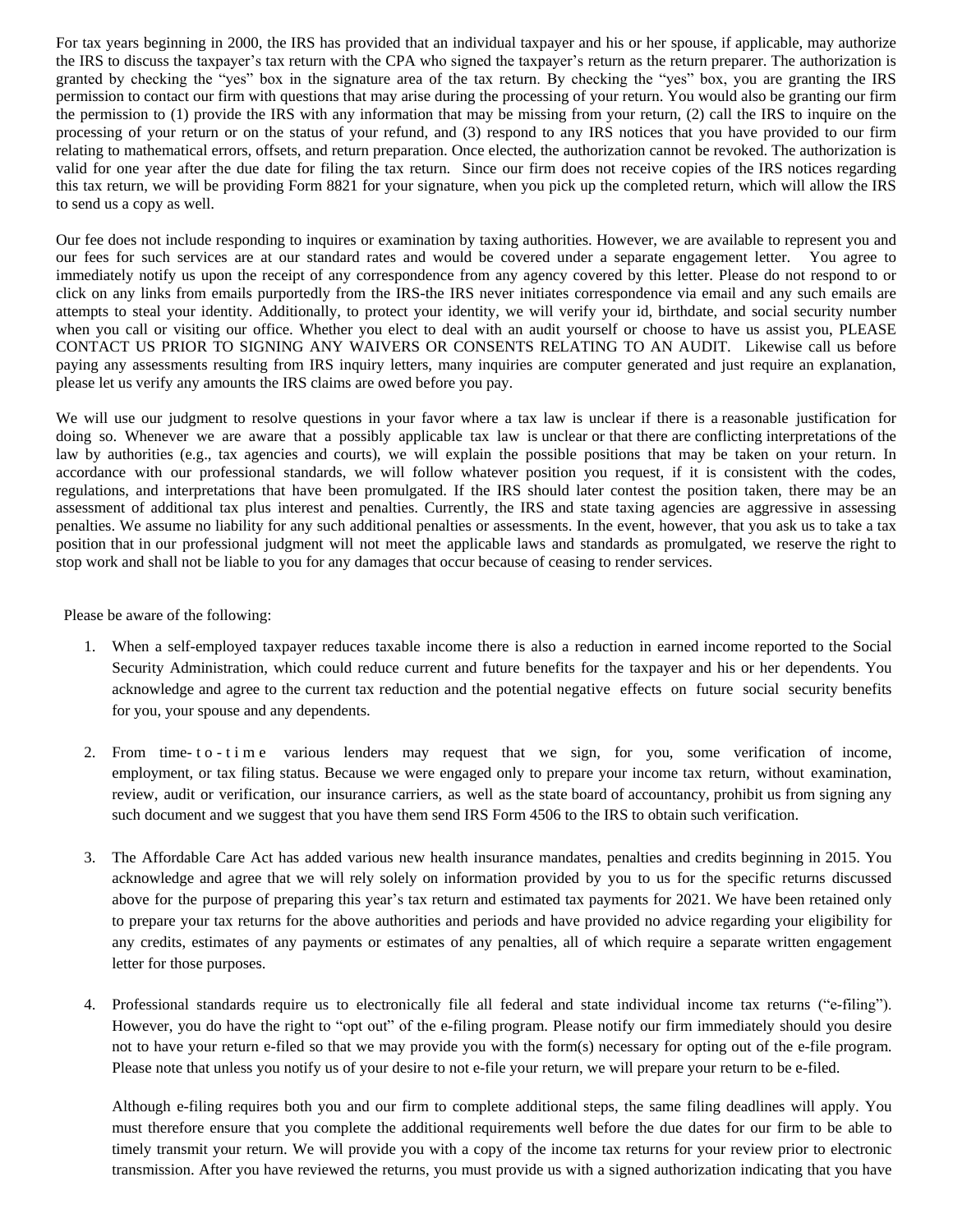reviewed the return and that, to the best of your knowledge, you feel it is correct. We cannot transmit the returns to the taxing authorities until we have the signed authorization.

In that event, you will be responsible for ensuring that any payment due with the extension is timely sent to the appropriate taxing authorities. You will also be responsible for any additional costs our firm incurs arising from the extension preparation.

Finally, please note that although our firm will use our best efforts to ensure that your returns are successfully transmitted to the appropriate taxing authorities, we will not be financially responsible for electronic transmission or other errors arising after your return has been successfully submitted from our office.

From time to time during our relationship, you may seek our advice regarding potential investments. We are not investment advisors. Accordingly, we suggest that you seek the advice of qualified investment advisors appropriate to each investment being considered. Unless otherwise specifically agreed to in a separate engagement letter signed by both parties, we will not advise you regarding the economic viability or consequences of an investment or whether you should or should not make a particular investment.

- 5. Please note that any person or entity subject to the jurisdiction of the United States (includes individuals, corporations, partnerships, trusts, and estates) having a financial interest in, or signature or other authority over, bank accounts, securities, or other financial accounts having an aggregate value exceeding \$10,000 in a foreign country, shall report such a relationship. Although there are some limited exceptions, filing requirements also apply to taxpayers that have direct or indirect control over a foreign or domestic entity with foreign financial accounts, even if the taxpayer does not have foreign account(s). Failure to disclose the required information to the U.S. Department of the Treasury may result in substantial civil and/or criminal penalties. Such disclosure includes filing Form 8938 with this Form 1040. If you do not provide our firm with information regarding any interest you may have in a foreign account, we will not be able to prepare any of the required Income Tax related forms, and penalties may be due, for which we have no responsibility. In the absence of such information being provided we will presume you do not have any foreign assets or financial interests and will not file any applicable disclosure forms without separate written authorization.
- 6. If you and/or your entity have a financial interest in any foreign accounts, you may also be responsible for filing Form FinCen 114 required by the U.S. Department of the Treasury on or before April 15th of each tax year. US citizens are required to report worldwide income on their US tax return.
- 7. The Internal Revenue Service, under IRC §6038 and §6046, requires information reporting if you are an officer, director or shareholder with respect to certain foreign corporations (Form 5471); foreign-owned U.S. corporation or foreign corporation engaged in a U.S. trade or business (Form 5472); U.S. transferor of property to a foreign corporation (Form 926) ); and, for taxable years beginning after March 18, 2020, if you hold foreign financial assets with an aggregate value exceeding \$50,000. By your signature below, you accept responsibility for informing us if you believe that you fall into one of the above categories and you agree to provide us with the information necessary to prepare the appropriate forms. We assume no liability for penalties associated with the failure to file or untimely filing of any of these forms.
- 8. Federal law has extended the attorney-client privilege to some, but not all, communications between a client and the client's CPA. The privilege applies only to non-criminal tax matters that are before the IRS or brought by or against the U.S. Government in a federal court. The communications must be made in connection with tax advice. Communications solely concerning the preparation of a tax return will not be privileged.

In addition, your confidentiality privilege can be inadvertently waived if you discuss the contents of any privileged communication with a third party, such as a lending institution, a friend, or a business associate. We recommend that you contact us before releasing any privileged information to a third party.

If we are asked to disclose any privileged communication, unless we are required to disclose the communication by law, we will not provide such disclosure until you have had an opportunity to argue that the communication is privileged. You agree to pay all reasonable expenses that we incur, including legal fees, that are a result of attempts to protect any communication as privileged.

9. New privacy laws were established by the IRS effective January 1, 2019, and we are now prohibited from providing confidential information or copies to anyone other than you without your specific, written authorization. To comply with these new regulations, we provide all copies of all returns to you in a secure web portal. Your use of this portal is limited to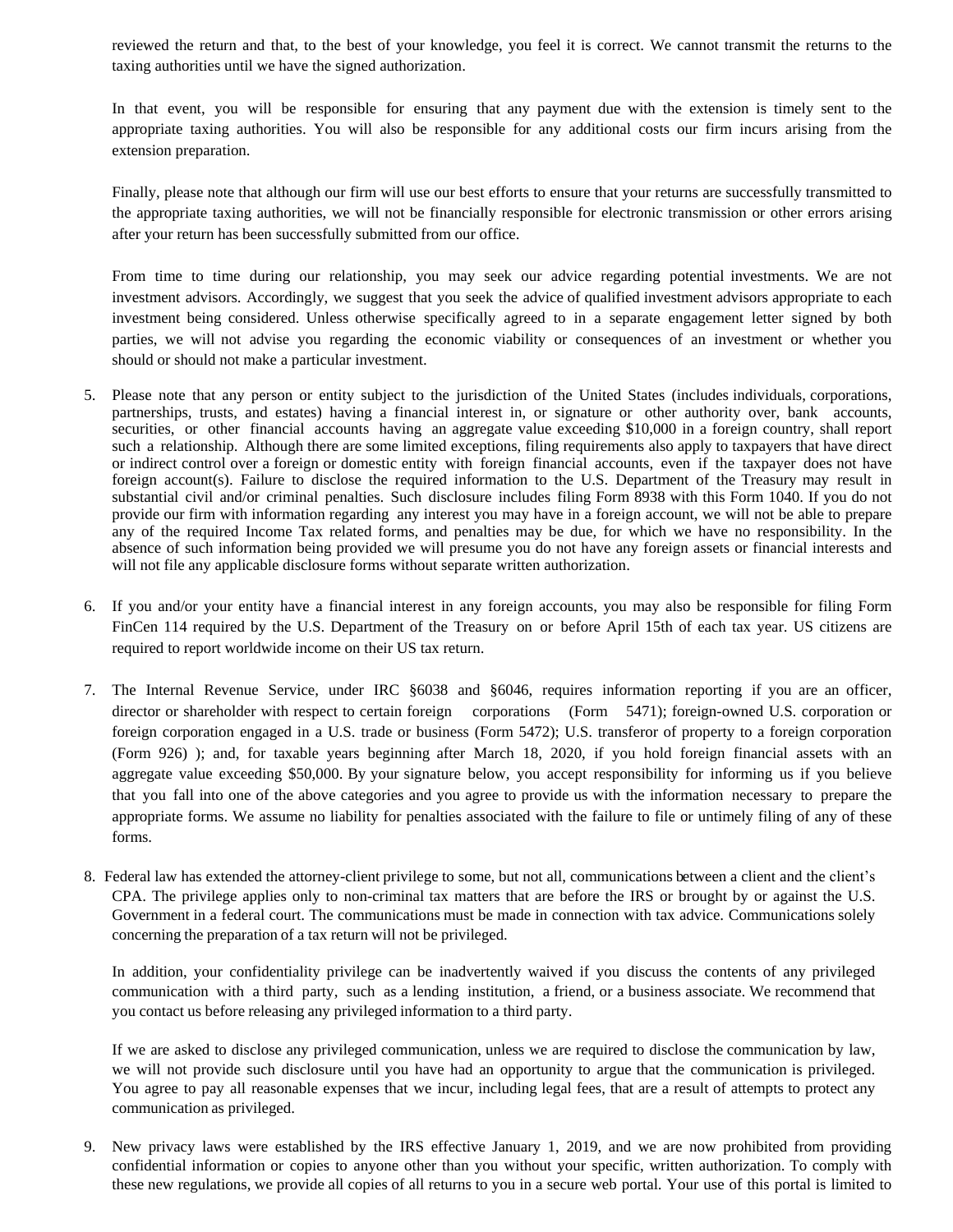lawful income tax related documents in compliance with our written portal usage policy and will be maintained and accessible solely in accordance with our policy for no more than 30 days after any notification of termination of services by either party, after which point it will be electronically deleted. Our portal policy is available on request. If we are asked to disclose any privileged communication, unless we are required to disclose the communication by law, we will not provide such disclosure until you have had an opportunity to argue that the communication is privileged. You agree to pay all reasonable expenses that we incur, including legal fees, that are a result of attempts to protect any communication as privileged. In addition, your confidentiality privilege can be inadvertently waived if you discuss the contents of any privileged communication with a third party, such as a lending institution, a friend, or a business associate. We recommend that you contact us before releasing information to a third party.

In the interest of facilitating our services to you, we utilize a secure web portal. Your use of this portal must comply with our standards of use, and as owners of the portal we retain the right to limit and deny use of the portal for inappropriate purposes. Your access to files maintained on the portal will be terminated no later than 90 days after the date you are notified that the tax return is available. All confidential information sent to you as well as the portal will be password protected. While we will use our best efforts to keep such communications secure in accordance with our obligations under applicable laws and professional standards, you recognize and accept that we have no control over the unauthorized interception of these communications once they have been sent and consent to our use of these devices during this engagement.

- 10. New forms of currency and commerce have become commonplace. You hereby acknowledge that if you make use of alternative types of crypto-currency or payment, such as Bitcoin or PayPal, or conduct business in the consumer-toconsumer rental market, such as Uber. Lyft, Airbnb, FSBO, Turo, etc., you have provided us with details of all transactions.
- 11. It is our policy to keep records related to this engagement for seven years after which they are destroyed. However, we do not keep any original client records. We will return those to you at the completion of the services rendered under this engagement. When records are returned to you, it is your responsibility to retain and protect your records for seven years for possible future use, including potential examination by any government or regulatory agencies.

Fees for our services will be at our standard rates plus any out-of-pocket expenses. Payment for service is due when rendered and interim billings may be submitted as work progresses and expenses are incurred. We reserve the right to stop work on any account that is 90 days past due, in accordance with our firm's stated collection policy. You further acknowledge and agree that in the event we stop work or withdraw from this engagement because of your failure to pay on a timely basis for services rendered as required by this engagement letter, we shall not be liable to you for any damages that occur because of our ceasing to render services. Our fees do not include responding to inquires or examination by taxing authorities or third parties, for which you will be separately billed for time and expenses involved.

Interest and finance charges will be charged at the maximum allowable by law, or at 1.5% per month, whichever is less, on accounts over thirty (30) days past due. Should Davis Smith Accounting Associates PA bring legal action to collect monies due under the contract or should the matter be turned over to collection. Davis Smith Accounting Associates PA shall be entitled, to the fullest extent permitted under the law, to reasonable legal fees and costs of any such collection attempt.

Our services will conclude upon delivery of the completed income tax returns discussed above or upon our suspension of services or resignation from the engagement. In recognition of the relative risks and benefits of this agreement to both the client and the accounting firm, the client and the accounting firm have discussed and have agreed on the fair allocation of risk between them. As such, the client agrees, to the fullest extent permitted by law, to limit the liability of the accounting firm to the client for all claims, losses, costs, and damages of any nature whatsoever, so that the total aggregate liability of the accounting firm to the client shall not exceed the accounting firm's total fee for services rendered under this agreement. The client and the accounting firm intend and agree that this limitation apply to all liability or cause of action against the accounting firm, however alleged or arising, unless otherwise prohibited by law. Both parties agree that there is a one-year limitation period to bring a claim against us for errors and omissions. The one-year period will begin upon the date of the tax professional's signature on the tax returns covered by this engagement letter.

If any dispute arises among the parties, they agree to try first in good faith to settle the dispute by mediation administered by the American Arbitration Association (AAA) under its Rules for Professional Accounting and Related Services Disputes. All unresolved disputes shall then be decided by final and binding arbitration in accordance with the Rules for Professional Accounting and Related Services Disputes of the AAA. Fees charged by any mediators, arbitrators, or the AAA shall be shared equally by all parties. IN AGREEING TO ARBITRATION, WE BOTH ACKNOWLEDGE THAT IN THE EVENT OF A DISPUTE EACH OF US IS GIVING UP THE RIGHT TO HAVE THE DISPUTE DECIDED IN A COURT OF LAW BEFORE A JUDGE OR JURY AND INSTEAD WE ARE ACCEPTING THE USE OF ARBITRATION FOR RESOLUTION.